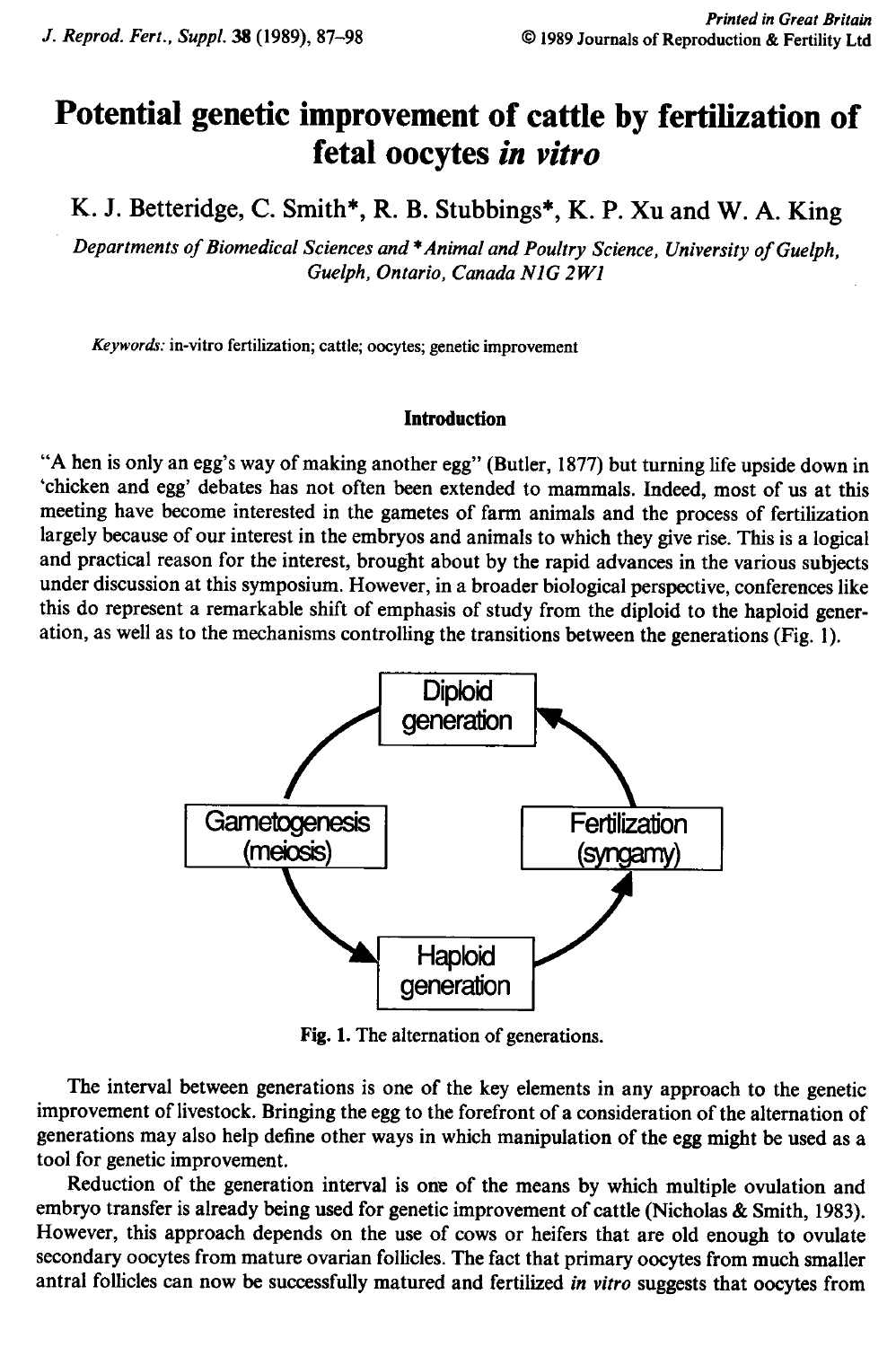primordial follicles, oogonia, or even primordial germ cells might become amenable to similar procedures. Some of the advantages that growing and maturing oocytes in vitro could bring to livestock production have been discussed by Eppig & Schroeder (1986). However, since the number of primary oocytes reaches a peak prenatally, the potential of using in-vitro fertilization of fetal oocytes in cattle breeding schemes bears consideration.

will be discussed against a brief background description of relevant aspects of oogenesis, folliculogenesis and current methods of maturing and fertilizing oocytes in vitro.

#### The genetic advantages

Cattle breeders have long wished to produce 'replicas' of their best, selected, progeny tested sires and some possible approaches to achieving this goal have been discussed by Markert & Seidel (1981). Van Raden & Freeman (1985) evaluated the rates of genetic improvement that could result from sire  $\times$  sire 'matings' and showed that they would result in substantial gains in comparison with conventional breeding systems. However, it has now been shown that proposals to produce progeny from crossing two sires by replacing a female pronucleus with a second male pronucleus will not be realizable. This is because the phenomenon of parental imprinting dictates that both male and female pronuclei be present if a zygote is to develop to term (Surani et al., 1987).<br>An alternative means of combining the genetic merits of selected bulls relatively rapidly could

be a backcrossing system using fetal oocytes fertilized in vitro to provide embryos for transfer to recipients whose genetic quality would be irrelevant (Fig. 2). It should be noted that backcrossing to the same sire would not be desirable because it would lead to the deleterious effects of inbreeding at high levels (coefficients of inbreeding of 0, 0-25 and 0-375 for the 3 generations shownin Fig.2). The average genetic merit of the offspring born from the fetal oocytes would rapidly become equal to the average merit of the selected sires; those offspring above and below average would be identified by a further round of progeny testing and so the genetic improvement would be continuous. The interval between successive backcrosses in this scheme would depend on how early in fetal or post-natal development the bovine oocyte could be fertilized in vitro. For the purposes of this discussion, this has been projected to be possible at 90 days gestation.



Fig. 2. An hypothetical backcrossing system to selected males using fertilization of fetal oocytes in vitro.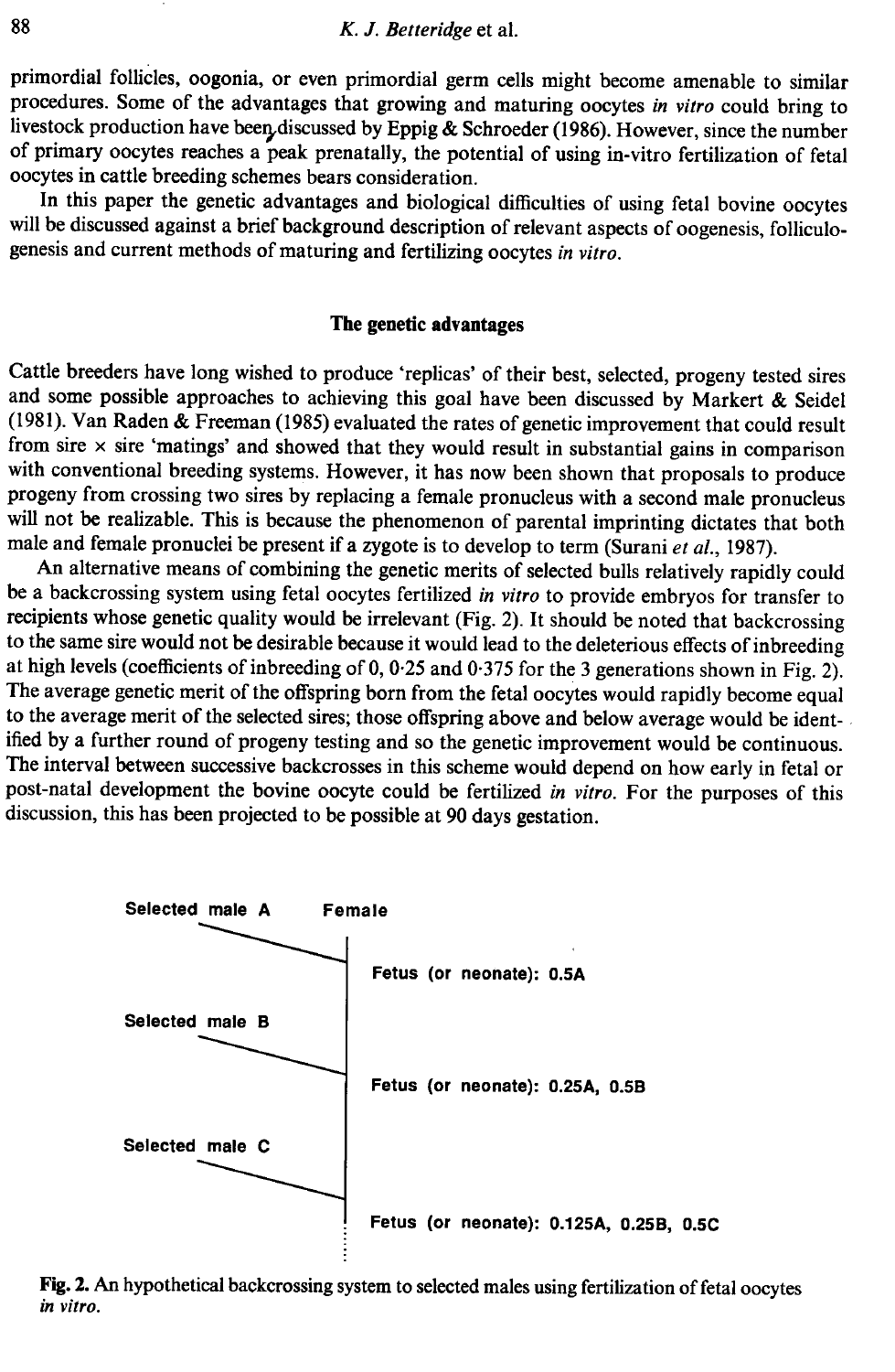Table <sup>1</sup> summarizes calculations of the genetic change that could be achieved in milk yield in dairy cattle by using in-vitro fertilization of fetal oocytes by selected, progeny-tested sires. For comparison. Table I also shows calculations, made on the same basis, of the changes that can be achieved through conventional progeny testing (Nicholas & Smith, 1983), efficient progeny testing (Woolliams & Smith, 1988), and by multiple ovulation of adult and juvenile animals and embryo transfer (Nicholas & Smith, 1983). It can be seen that the potential benefits of the in-vitro fertilization scheme should be slightly better than those of even efficient progeny testing schemes or multiple ovulation of adults and embryo transfer, but not as great as those obtainable through multiple ovulation of juveniles and embryo transfer. One advantage of in-vitro fertilization that is not shown in Table 1 is that the unreliable dam-to-sire path (e.g. due to preferential treatment of bulldams) would be avoided. Van Raden & Freeman (1985) calculated that sire  $\times$  sire mating would give  $1 \cdot 1$  to  $1 \cdot 3$  times the rate of genetic gain that could be obtained through an efficient progenytesting system, allowing for the reduction in genetic variance due to the selection of sires. *IVF of cattle fetal occytes and genetic improvement* 89<br>
Table 1 summarizes calculations of the genetic change that could be achieved in milk yield in<br>
dairy cattle by using in-vitro fertilization of fetal occytes by sel *IVF of cattle fetal oocytes and genetic improvement* 89<br>Table 1 summarizes calculations of the genetic change that could be achieved in milk yield in<br>dairy catte by using in-vitro fertilization of fetal oocytes by select solution and genetic improvement<br>of equality improvement<br>of fetal occytes by selected, progeny-test<br>ons, made on the same basis, of the change<br>sting (Nicholas & Smith, 1983), efficient pro-<br>ple ovulation of adult and juve

| Table 1 summarizes calculations of the genetic change that could be achieved in milk yield in<br>dairy cattle by using in-vitro fertilization of fetal oocytes by selected, progeny-tested sires. For<br>comparison, Table 1 also shows calculations, made on the same basis, of the changes that can be                                                                                                                                                                                                                                                                                                                                                                                                                                                                                                                                                                                                                                                                                                                                                                                                                                                            | IVF of cattle fetal oocytes and genetic improvement |              |                |                |                     |
|---------------------------------------------------------------------------------------------------------------------------------------------------------------------------------------------------------------------------------------------------------------------------------------------------------------------------------------------------------------------------------------------------------------------------------------------------------------------------------------------------------------------------------------------------------------------------------------------------------------------------------------------------------------------------------------------------------------------------------------------------------------------------------------------------------------------------------------------------------------------------------------------------------------------------------------------------------------------------------------------------------------------------------------------------------------------------------------------------------------------------------------------------------------------|-----------------------------------------------------|--------------|----------------|----------------|---------------------|
|                                                                                                                                                                                                                                                                                                                                                                                                                                                                                                                                                                                                                                                                                                                                                                                                                                                                                                                                                                                                                                                                                                                                                                     |                                                     |              |                |                | 89                  |
|                                                                                                                                                                                                                                                                                                                                                                                                                                                                                                                                                                                                                                                                                                                                                                                                                                                                                                                                                                                                                                                                                                                                                                     |                                                     |              |                |                |                     |
|                                                                                                                                                                                                                                                                                                                                                                                                                                                                                                                                                                                                                                                                                                                                                                                                                                                                                                                                                                                                                                                                                                                                                                     |                                                     |              |                |                |                     |
|                                                                                                                                                                                                                                                                                                                                                                                                                                                                                                                                                                                                                                                                                                                                                                                                                                                                                                                                                                                                                                                                                                                                                                     |                                                     |              |                |                |                     |
| achieved through conventional progeny testing (Nicholas & Smith, 1983), efficient progeny testing<br>(Woolliams & Smith, 1988), and by multiple ovulation of adult and juvenile animals and embryo<br>transfer (Nicholas & Smith, 1983). It can be seen that the potential benefits of the in-vitro fertiliza-<br>tion scheme should be slightly better than those of even efficient progeny testing schemes or mul-<br>tiple ovulation of adults and embryo transfer, but not as great as those obtainable through multiple<br>ovulation of juveniles and embryo transfer. One advantage of in-vitro fertilization that is not<br>shown in Table 1 is that the unreliable dam-to-sire path (e.g. due to preferential treatment of bull-<br>dams) would be avoided. Van Raden & Freeman (1985) calculated that sire $\times$ sire mating would<br>give 1.1 to 1.3 times the rate of genetic gain that could be obtained through an efficient progeny-<br>testing system, allowing for the reduction in genetic variance due to the selection of sires.<br>Table 1. Annual rate of genetic change (standard deviation units) theoretically possible in milk yield by | different breeding systems                          |              |                |                |                     |
|                                                                                                                                                                                                                                                                                                                                                                                                                                                                                                                                                                                                                                                                                                                                                                                                                                                                                                                                                                                                                                                                                                                                                                     |                                                     | Path         |                |                |                     |
| <b>Breeding</b><br>system                                                                                                                                                                                                                                                                                                                                                                                                                                                                                                                                                                                                                                                                                                                                                                                                                                                                                                                                                                                                                                                                                                                                           | Sire-<br>sire                                       | Sire-<br>dam | Dam-<br>sire   | Dam-<br>dam    | Annual<br>response* |
|                                                                                                                                                                                                                                                                                                                                                                                                                                                                                                                                                                                                                                                                                                                                                                                                                                                                                                                                                                                                                                                                                                                                                                     |                                                     |              |                |                |                     |
| Conventional progeny test†                                                                                                                                                                                                                                                                                                                                                                                                                                                                                                                                                                                                                                                                                                                                                                                                                                                                                                                                                                                                                                                                                                                                          |                                                     |              |                |                |                     |
| Age (years)<br>(L)                                                                                                                                                                                                                                                                                                                                                                                                                                                                                                                                                                                                                                                                                                                                                                                                                                                                                                                                                                                                                                                                                                                                                  | 6.5<br>0.88                                         | 7.5<br>0.8   | 6<br>0.65      | 5<br>0.6       |                     |
| Accuracy<br>(r)<br>Proportion selected<br>(p)                                                                                                                                                                                                                                                                                                                                                                                                                                                                                                                                                                                                                                                                                                                                                                                                                                                                                                                                                                                                                                                                                                                       | 0-1                                                 | 0.2          | 0.10           | 0.9            |                     |
| Selection intensity<br>(i)                                                                                                                                                                                                                                                                                                                                                                                                                                                                                                                                                                                                                                                                                                                                                                                                                                                                                                                                                                                                                                                                                                                                          | 1.76                                                | 1.4          | 1.76           | 0.2            | 0.081               |
| Efficient progeny test<br>Age (years)                                                                                                                                                                                                                                                                                                                                                                                                                                                                                                                                                                                                                                                                                                                                                                                                                                                                                                                                                                                                                                                                                                                               | 6.5                                                 | 65           | 6              | 5              |                     |
| Accuracy                                                                                                                                                                                                                                                                                                                                                                                                                                                                                                                                                                                                                                                                                                                                                                                                                                                                                                                                                                                                                                                                                                                                                            | 0.88<br>0.04                                        | 0.8<br>0.04  | 0.65<br>0.01   | 0.6<br>0.9     |                     |
| Proportion selected<br>Selection intensity                                                                                                                                                                                                                                                                                                                                                                                                                                                                                                                                                                                                                                                                                                                                                                                                                                                                                                                                                                                                                                                                                                                          | 2.15                                                | 2.15         | 2.66           | 0.2            | 0.117               |
| Multiple ovulation of adults and embryo                                                                                                                                                                                                                                                                                                                                                                                                                                                                                                                                                                                                                                                                                                                                                                                                                                                                                                                                                                                                                                                                                                                             |                                                     |              |                |                |                     |
| transfer<br>Age (years)                                                                                                                                                                                                                                                                                                                                                                                                                                                                                                                                                                                                                                                                                                                                                                                                                                                                                                                                                                                                                                                                                                                                             | 3.7                                                 | 3.7          | 3.7            | $3 - 7$        |                     |
| Accuracy                                                                                                                                                                                                                                                                                                                                                                                                                                                                                                                                                                                                                                                                                                                                                                                                                                                                                                                                                                                                                                                                                                                                                            | 0.55                                                | 0.55         | 0.65           | 0.65           |                     |
| Proportion selected<br>Selection intensity                                                                                                                                                                                                                                                                                                                                                                                                                                                                                                                                                                                                                                                                                                                                                                                                                                                                                                                                                                                                                                                                                                                          | 0.13<br>1.65                                        | 0.13<br>1.65 | 0.25<br>$1-27$ | 0.25<br>1.27   | 0.117               |
| Multiple ovulation of juveniles and embryo                                                                                                                                                                                                                                                                                                                                                                                                                                                                                                                                                                                                                                                                                                                                                                                                                                                                                                                                                                                                                                                                                                                          |                                                     |              |                |                |                     |
| transfer                                                                                                                                                                                                                                                                                                                                                                                                                                                                                                                                                                                                                                                                                                                                                                                                                                                                                                                                                                                                                                                                                                                                                            | $1-8$                                               | 1.8          | $1-8$          | 1.8            |                     |
| Age (years)<br>Accuracy                                                                                                                                                                                                                                                                                                                                                                                                                                                                                                                                                                                                                                                                                                                                                                                                                                                                                                                                                                                                                                                                                                                                             | 0.43                                                | 0.43         | 0.43           | 0.43           |                     |
| Proportion selected<br>Selection intensity                                                                                                                                                                                                                                                                                                                                                                                                                                                                                                                                                                                                                                                                                                                                                                                                                                                                                                                                                                                                                                                                                                                          | 0.13<br>1.65                                        | 0.13<br>1.65 | 0.25<br>1.27   | 0.25<br>$1-27$ | 0.174               |
|                                                                                                                                                                                                                                                                                                                                                                                                                                                                                                                                                                                                                                                                                                                                                                                                                                                                                                                                                                                                                                                                                                                                                                     |                                                     |              |                |                |                     |
| In-vitro fertilization of Day-90 fetal oocytes<br>by selected progeny tested sires                                                                                                                                                                                                                                                                                                                                                                                                                                                                                                                                                                                                                                                                                                                                                                                                                                                                                                                                                                                                                                                                                  |                                                     |              |                |                |                     |
| Age (years)<br>Accuracy<br>Proportion selected                                                                                                                                                                                                                                                                                                                                                                                                                                                                                                                                                                                                                                                                                                                                                                                                                                                                                                                                                                                                                                                                                                                      | 6.5<br>0.88<br>0.04                                 |              |                |                |                     |

Table 1. Annual rate of genetic change (standard deviation units) theoretically possible in milk yield by different breeding systems

\*Annual response =  $\frac{\sum irh}{\sum L}$ ,  $\sigma$ , where heritability (h<sup>2</sup>) = 0.25. Progenytest on 50 daughters.

 $10.875 = (0.5 + 0.25 + 0.125)$  as in Fig. 2.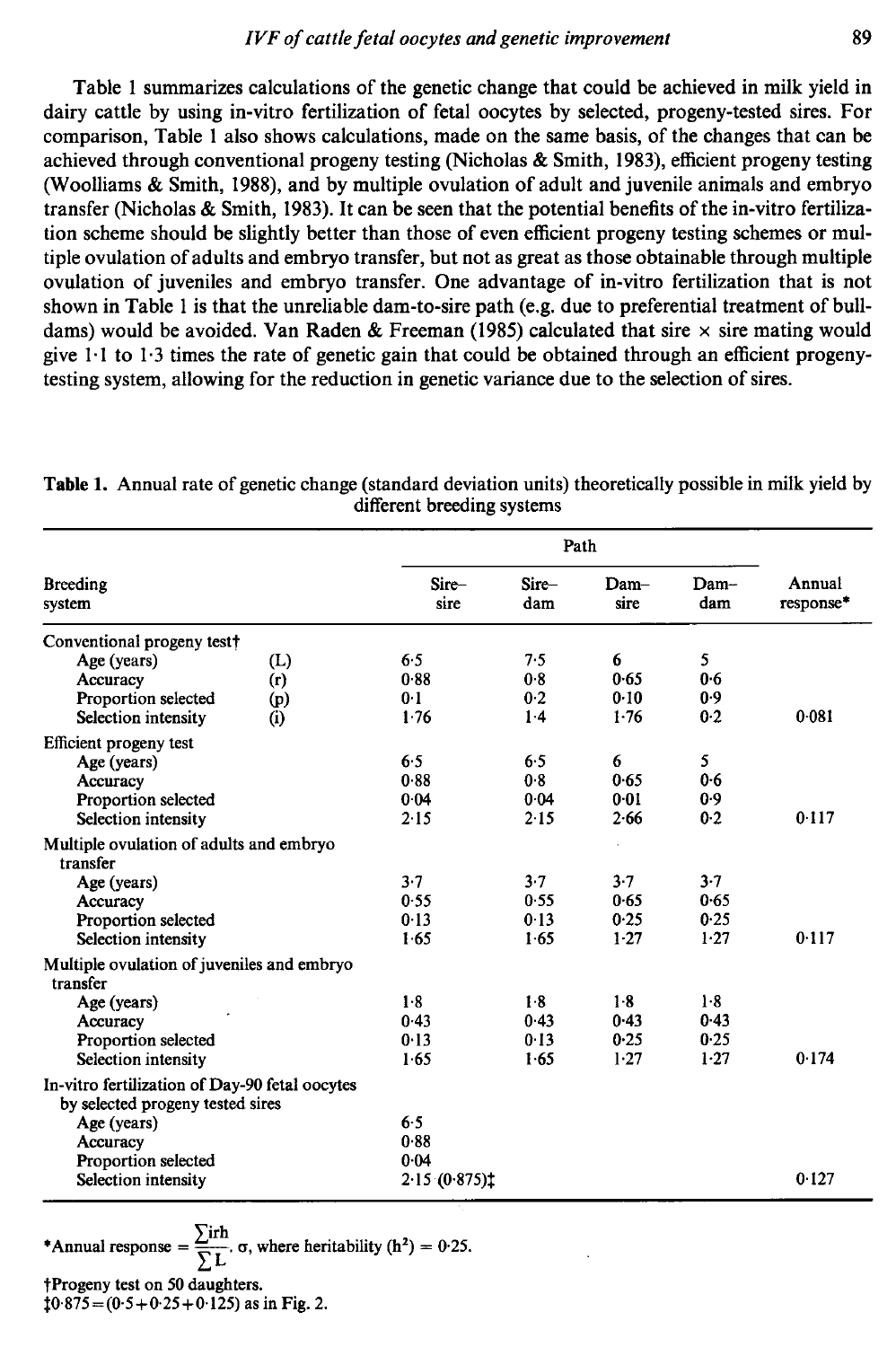beef cattle. As can be seen, performance and progeny testing schemes produce equivalent responses<br>which can be doubled with multiple symbolics in the sense of progeny testing schemes produce equivalent responses Table 2 summarizes analogous calculations and comparisons for the efficiency of lean growth in  $\epsilon$ which can be doubled with multiple ovulation and embryo transfer (Land & Hill, 1975). The in-<br>vitro fertilization schemes should preduce it is also transfer (Land & Hill, 1975). The invitro fertilization schemes should produce high responses, but less than in schemes with multiple ovulation and embryos transfer. ovulation and embryos transfer. K. J. Betteridge et al.<br>
ummarizes analogous calculations and comparisons for the efficiency of<br>
a can be seen, performance and progeny testing schemes produce equiva<br>
e doubled with multiple ovulation and embryo transfer *K. J. Betteridge* et al.<br>
ummarizes analogous calculations and comparisons for the efficiency of<br>
s can be seen, performance and progeny testing schemes produce equiva<br>
et doubled with multiple ovulation and embryo transf

| 2 summarizes analogous calculations and comparisons for the efficiency of<br>As can be seen, performance and progeny testing schemes produce equival<br>be doubled with multiple ovulation and embryo transfer (Land & Hill, |            | K. J. Betteridge et al.                                                            |              |                     |
|------------------------------------------------------------------------------------------------------------------------------------------------------------------------------------------------------------------------------|------------|------------------------------------------------------------------------------------|--------------|---------------------|
| and embryos transfer.<br>Table 2. Annual rates of genetic change (standard deviation units) theoreti<br>cally possible for efficiency of lean growth in beef cattle by different breeding                                    |            | ization schemes should produce high responses, but less than in schemes<br>systems |              |                     |
| Breeding system                                                                                                                                                                                                              |            | Sire                                                                               | Dam          | Annual<br>response† |
| Performance test                                                                                                                                                                                                             |            |                                                                                    |              |                     |
| Age (years)                                                                                                                                                                                                                  | (L)        | 2                                                                                  | 4            |                     |
| Accuracy<br>Proportion selected                                                                                                                                                                                              | (r)        | 0.55                                                                               | 0.55         |                     |
| Selection intensity                                                                                                                                                                                                          | (p)<br>(i) | 0.1<br>1.76                                                                        | 0.5          |                     |
| Progeny test‡                                                                                                                                                                                                                |            |                                                                                    | 0.8          | 0.128               |
| Age (years)                                                                                                                                                                                                                  |            | 4                                                                                  |              |                     |
| Accuracy                                                                                                                                                                                                                     |            | 0.82                                                                               | 4<br>0.55    |                     |
|                                                                                                                                                                                                                              |            | 0 1                                                                                | 0.5          |                     |
| Proportion selected                                                                                                                                                                                                          |            |                                                                                    |              |                     |
| Selection intensity                                                                                                                                                                                                          |            | 1.76                                                                               | 0.8          |                     |
| Performance test with multiple ovulation                                                                                                                                                                                     |            |                                                                                    |              | 0.129               |
| and embryo transfer*<br>Age (years)                                                                                                                                                                                          |            |                                                                                    |              |                     |
| Accuracy                                                                                                                                                                                                                     |            | 2<br>0.6                                                                           | 2            |                     |
| Proportion selected                                                                                                                                                                                                          |            | 0.1                                                                                | 0.6          |                     |
| Selection intensity                                                                                                                                                                                                          |            | $1-76$                                                                             | 0.25<br>1.27 |                     |
|                                                                                                                                                                                                                              |            |                                                                                    |              | 0.249               |
| using progeny-tested sires<br>Age (years)                                                                                                                                                                                    |            |                                                                                    |              |                     |
| Accuracy                                                                                                                                                                                                                     |            | 4.25<br>0.82                                                                       |              |                     |
| Proportion selected                                                                                                                                                                                                          |            | 0-1                                                                                |              |                     |
| Selection intensity                                                                                                                                                                                                          |            | 1.76(0.875)                                                                        |              | 0.163               |
| using preformance-tested sires                                                                                                                                                                                               |            |                                                                                    |              |                     |
| Age (years)                                                                                                                                                                                                                  |            | 2.25                                                                               |              |                     |
| In-vitro fertilization of Day-90 fetal oocytes<br>In-vitro fertilization of Day-90 fetal oocytes<br>Accuracy                                                                                                                 |            | 0.55                                                                               |              |                     |
| Proportion selected<br>Selection intensity                                                                                                                                                                                   |            | 0-1<br>1.76(0.875)                                                                 |              |                     |

| Table 2. Annual rates of genetic change (standard deviation units) theoreti-<br>cally possible for efficiency of lean growth in beef cattle by different breeding<br>systems |
|------------------------------------------------------------------------------------------------------------------------------------------------------------------------------|
|------------------------------------------------------------------------------------------------------------------------------------------------------------------------------|

\*16 Embryos/donor.

 $\dagger$ Annual response =  $\frac{\sum irh}{\sum L}$ .  $\sigma$ , where heritability (h<sup>2</sup>) = 0.3. {Progenytest on 25 daughters.

being indicative rather than exact for the various systems. Reduced variances due to selection result<br>in lower responses but since this early with the various systems. Reduced variances due to selection result These calculations, of course, depend on assumptions of specific details and should be viewed as in lower in lower responses but, since this applies to all the schemes, the relative values should be appropri-<br>ate. These provisos notwithstanding, the notativily like schemes, the relative values should be appropriate. These provisos notwithstanding, the potential benefits of an ability to use in-vitro fertilization<br>of fetal oocytes are evidently considerable. The potential benefits of an ability to use in-vitro fertilization selection fetal oocytes are evidently considerable. The scheme would avoid the unreliability of female selection in the field; for beef, it offers a means of breeding high-merit young sires for natural<br>service in commercial herds. Also for book it would not beeding high-merit young sires for natural testing facilities available for males, thus allowing more intense selection and still more genetic<br>change. For both dairy and has used with a subsequently more intense selection and still more genetic service in commercial herds. Also for beef, it would obviate the testing of females, making more change. For both dairy and beef cattle, the scheme would produce high-merit embryos for commercial use, thereby reducing the genetic lag in dissemination of the benefits. commercial use, thereby reducing the genetic lag in dissemination of the benefits.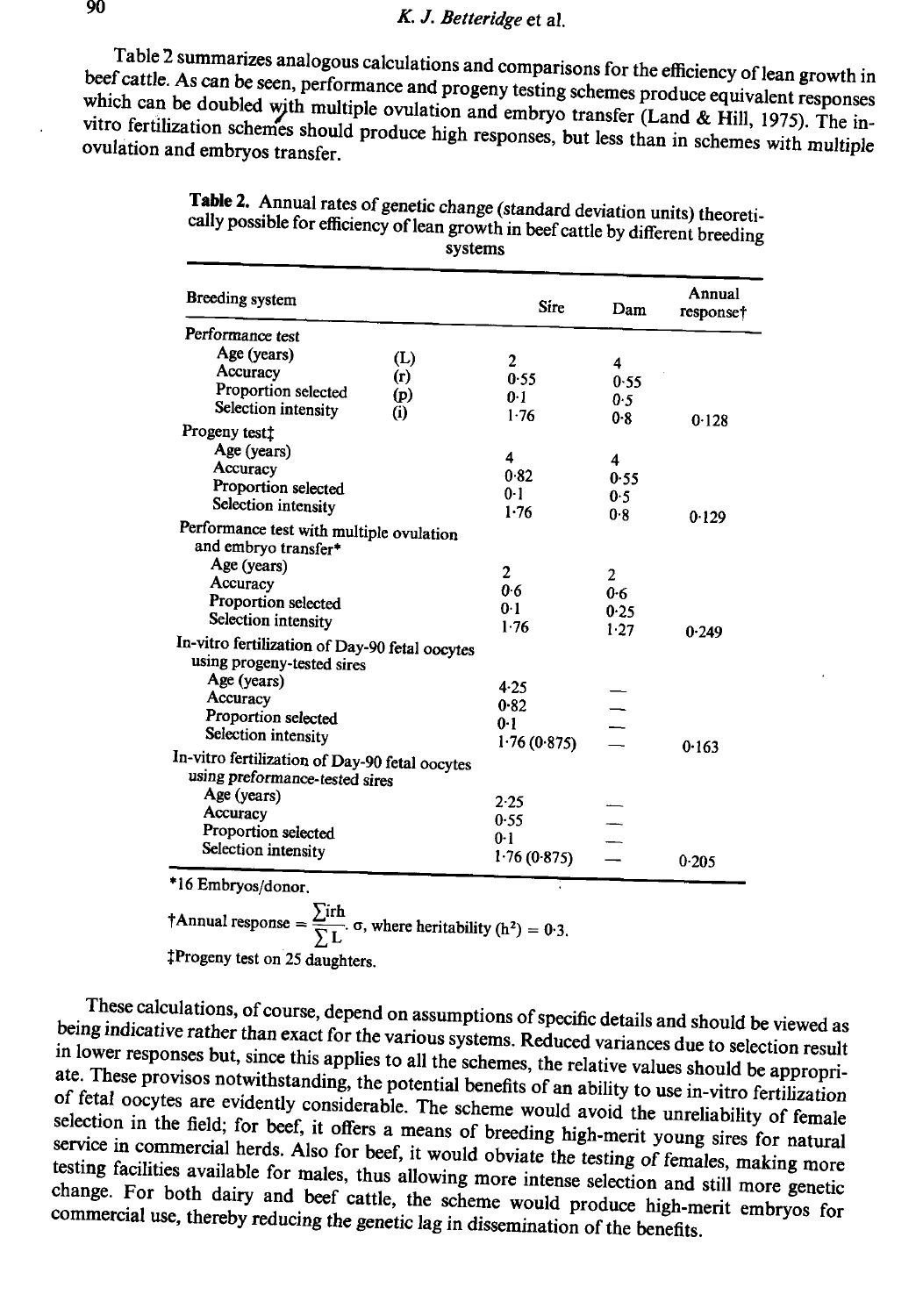Since these benefits seem worth pursuing, the biological obstacles that will need to be overcome should be considered.

# The biological difficulties

For oocytes to be fertilized *in vitro*, the more remote they are from the time of natural ovulation at the time of collection, the more complex are the events that need to be accomplished during culture.<br>Any use of fetal excellently described for cattle and sheep by Rüsse (1983).

## **O**ogenesis

Primordial germ cells (or gonocytes) divide mitotically, differentiating into oogonia in females, spermatogonia in males. In generating oocytes, oogonia undergo the two cell divisions of meiosis in order to reduce their di two meiotic divisions, the resulting haploid cells should strictly be knownas ootids (by analogy with spermatids), but the term is rarely used.

The essential difference between mitosis and meiosis lies in the prolonged and specialized first meiotic prophase. Throughout most of this prophase, the primary oocytes possess a 4n complement of DNA because they underwent DNA synthesis either during the S phase or during the course of early prophase. This tetraploidy is one of the factors exploited in new methods of separating germ cell populations by flow cytometry (Larsen et al., 1986). This could be of practical importance if fetal oocytes are to be used. Completion of the first meiotic division separates bivalent whole chromosomes into the daughter cells (secondary oocytes and first polar bodies) which, therefore, each contain n chromosomes and 2n DNA.

The second meiotic division involves an extremely brief prophase (or perhaps noneat all in oogenesis) and separates the constituent chromatids of each haploid set of bivalent chromosomes. Every germ cell entering meiosis therefore has the potential to produce 4 dissimilar haploid cells; 4 spermatids or an ovum (ootid) with 2, or occasionally 3, polar bodies.

Riisse (1983) has separated the process of oogenesis into six periods: (1) the primordial germ cell period; (2) the oogonial period; (3) meiotic prophase I; (4) the isolation of the oocyte from the germ cell cords; (5) follicle activation and differentiation of the ovum; and (6) the tertiary follicle and completion of meiosis (Table 3).

In male and female farm animals, the primordial germ cells are presumed to first become recognizable in the dorsal endoderm of the yolk sac, near the point of development of the allantois, as in man (see Byskov, 1982) but it has not yet been possible to say whether they originate from ectoderm, mesoderm or endoderm (Eddy et al., 1981). They migrate to, and into, the genital ridge over the mesonephros before sexual differentiation of the gonads has occurred (by about 40 days gestation in the cow).

The 'explosive' proliferation of female germ cells early in fetal development is illustrated for the cow in Fig. 3. At first, this involves mitotic division of the primordial germ cells and separation of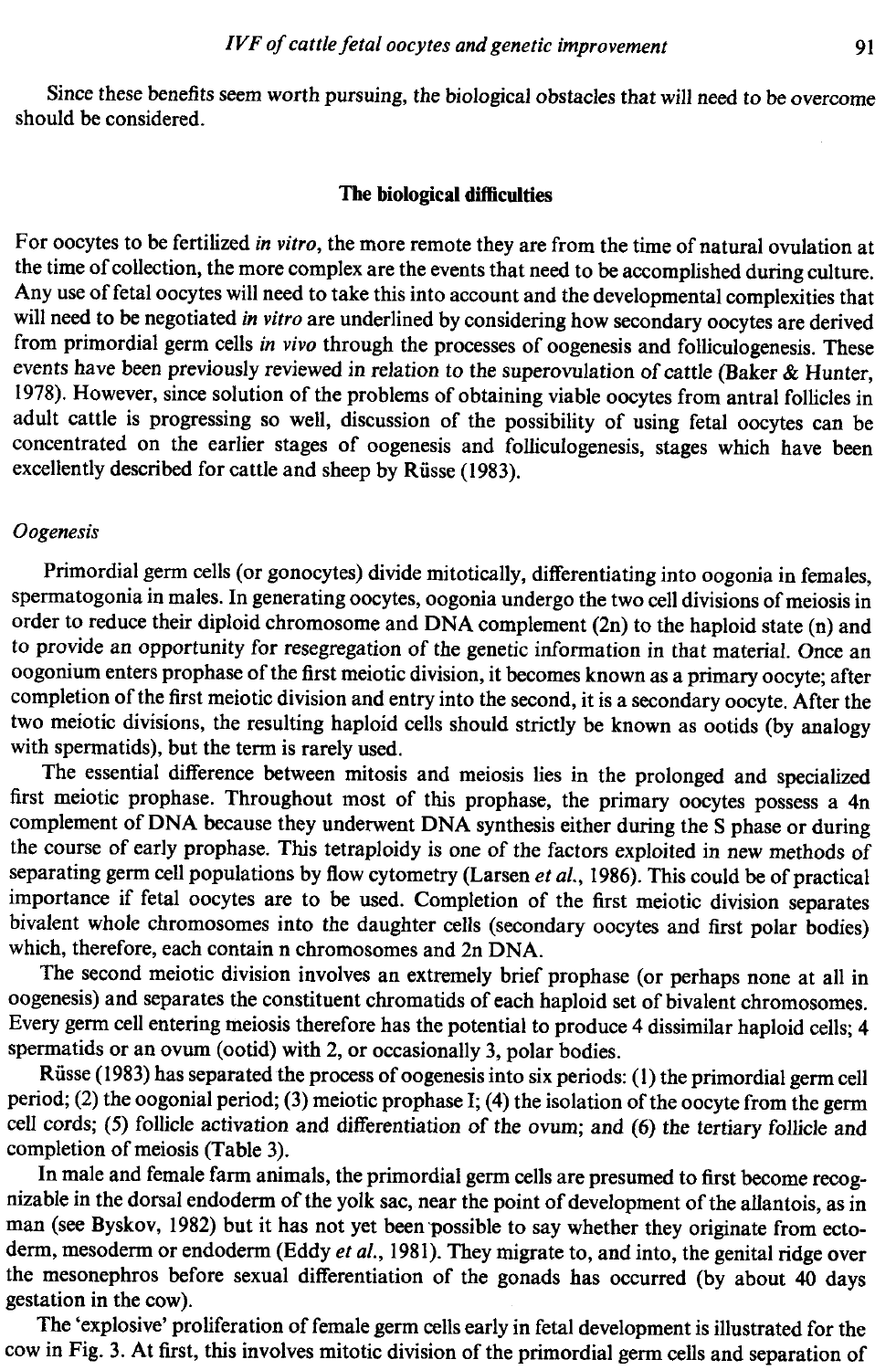|                                                                                                           | K. J. Betteridge et al.    |                  |
|-----------------------------------------------------------------------------------------------------------|----------------------------|------------------|
| Table 3. Events that could affect the use of germ<br>cells from fetal bovine ovaries for fertilization in |                            |                  |
| vitro (data from Rüsse, 1983)                                                                             | Stage of fetal development |                  |
| Event                                                                                                     | Crown–rump<br>length (cm)  | Gestation<br>day |
| Formation of genital ridge                                                                                | ı٠o                        | 30               |
| Sexual differentiation of<br>gonad                                                                        | 2.5                        | 40               |
| Development of oogonial<br>clusters<br>Synchronization of mitosis                                         | 5.5                        | 57               |
| in:<br>4 oogonia                                                                                          | $7-0$                      |                  |
| 8 oogonia                                                                                                 | 9.8                        | 62<br>74         |
| 16 oogonia                                                                                                | 12.5                       | 82               |
| Meiosis starts<br>Follicle isolation starts                                                               | 12.5<br>16.0               | 82<br>90         |
| Activation of primordial                                                                                  |                            |                  |
| (primary) follicles                                                                                       | 32-5                       | 140              |
| Secondary follicles appear<br>Tertiary follicles appear                                                   | 65∙0<br>74.0               | 210<br>230       |

Table 3. Events that could affect the use of germ cells from fetal bovine ovaries for fertilization in K. J. Betteridge et al.<br>
Table 3. Events that could affect the use of germ<br>
cells from fetal bovine ovaries for fertilization in<br>
vitro (data from Rüsse, 1983) vitro (data from Riisse, 1983)

identical daughter cells. Subsequently, the final division of each primordial germ cell gives dissimilar daughter cells. One immediately undergoes mitosis and produces an oogonial cell line; the other remains in interphase



Fig. 3. Total numbers of germ cells in the prenatal bovine ovary at various stages of gestation. Data from Erickson (1966a).

Synchronized mitotic cell division has been observed in clusters of up to 16 oogonia (Rüsse, 1983), implying that only about 4 such divisions are possible before the oogonia enter meiosis. In the cow, meiosis begins to occ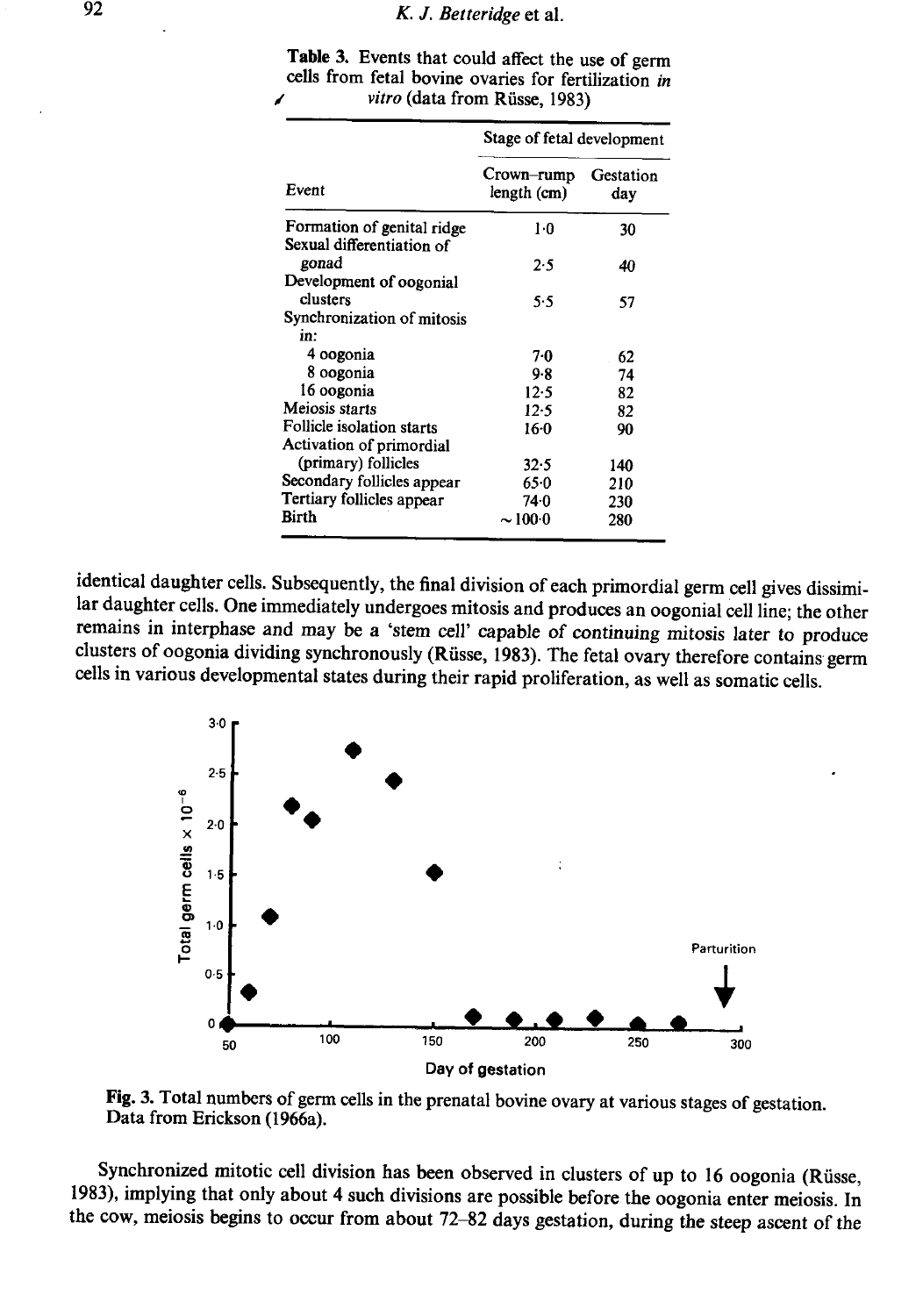(a) Conventional breeding



(b) Hypothetical use of fetal oocytes and IVF



Fig. 4. Comparison of animal breeding strategies using (a) conventional methods and (b) in-vitro fertilization of fetal oocytes.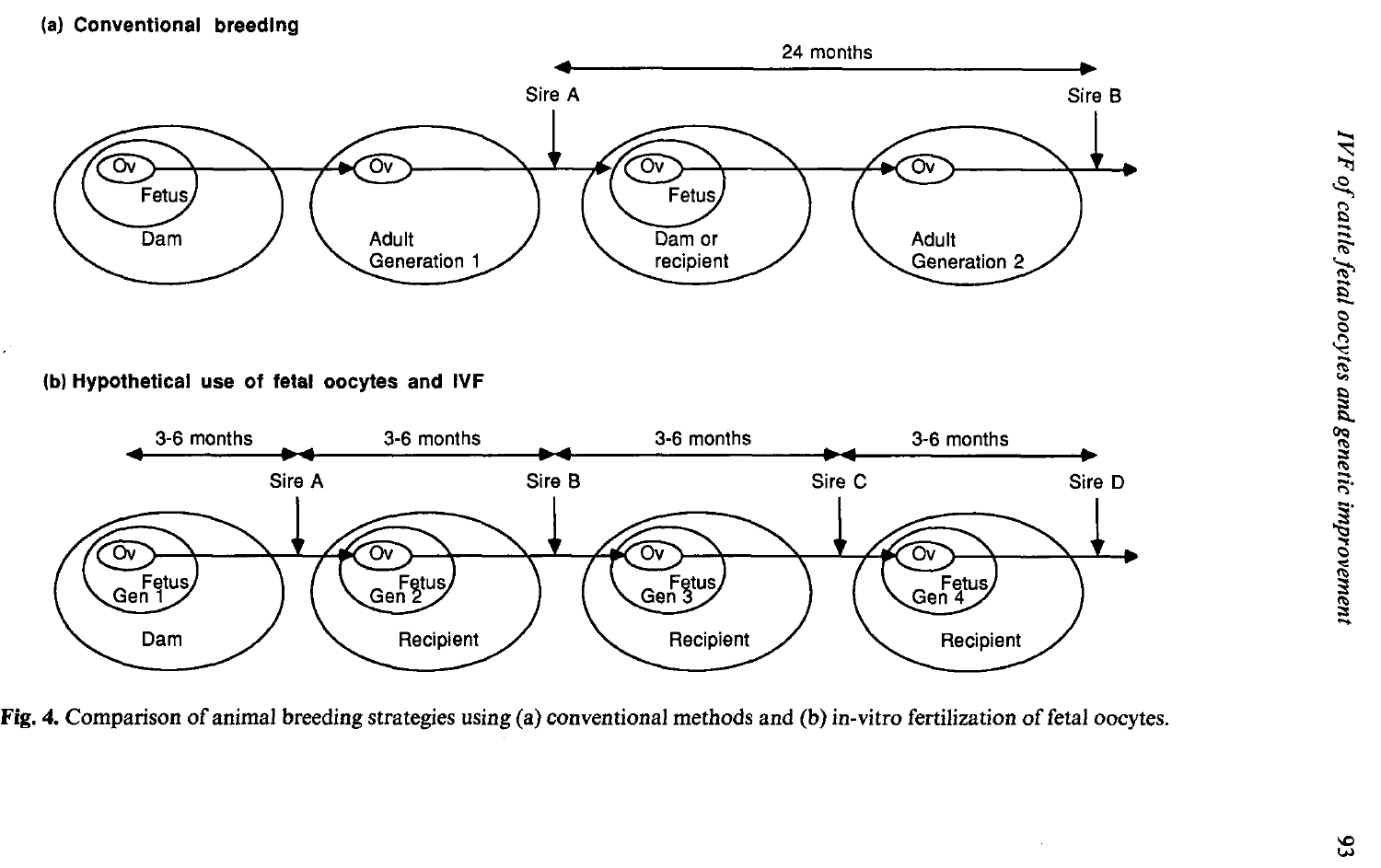oocytes that the population curve population curve shown in Fig. 3. The end of mitotic multiplication means that the total number of<br>occytes that the female will ever have becomes fixed once and for all during this period of oogenesis<br>between about 80 and

extends from the time the primary oocyte enters meiosis in fetal life to the time when, normally, it is Two important delays make the rate of meiosis during oogenesis very much slower than during spermatogenesis. The first delay occurs before diakinesis during prophase of the first division and induced to resume the division immediately before ovulation. Consequently, the DNA in the oocytes ovulated by an adult cow would have been synthesized months or years before (during the S phase ovulated by an adult cow would have been synthesized months or years before (during the preceding meiosis) and open to possible deleterious modification throughout that period. appearance The leptotene, zygotene, pachytene and diplotene stages of meiotic prophase are descriptive of the appearance of chromosomes during recombination and crossing over. However, the successive stages also demarcate other collu oocytes stages also demarcate other cellular changes, including the loss of intercellular bridges between the oocytes as they gradually become isolated in association with follicular cells of somatic origin (Rüsse, 1983; Table 3).

Once the primary oocyte and its follicular cells are isolated, the oocyte is said to enter a resting phase. During this phase, the chromosomes in the oocyte unwind and the cytoplasmic organelles in both the oocyte and follicular cells become reduced in number. The resting phase persists until follicular cells become activated. With activation, growth and differentiation of the primary oocyte

is resumed. This occurs in a proportion of primordial follicles after 140 days gestation as described<br>below, under 'Folliculogenesis' (Table 3).<br>During the early stages of growth of the primary oocyte, there is synthesis o synthesis that characterizes oocytes isolated from early antral follicles, as well as later RNA synthesis in the oocytes from larger follicles, are considered necessary for the storage of information essential to the restarting and completion of meiosis (Motlik *et al.*, 1984; Motlik & Fulka, 1986).<br>Once the oocyte reaches its maximum size, its nucleolus undergoes changes that are recognized<br>morphologically and rRNA s embryonic size (in 2–3 mm follicles, say 2–4 days after preceding ovulation) and the time of activation of the<br>embryonic genome after fertilization (Motlik & Fulka, 1986). It is therefore misleading to regard<br>the growing, dictyate physiological, and metabolic standpoints it can be compared with a somatic cell in the G1 phase of the cell cycle (Motlik & Fulka, 1986) and so its culture requirements might also be similar.

the growing, dictyate primary oocyte as 'resting' metabolically; indeed, from morphological, physiological, and metabolic standpoints it can be compared with a somatic cell in the G1 phase of the cell cycle (Motlik & Fulka metaphase II follows directly, It is at this point that the second interruption of meiosis occurs, until resumption following activation of the egg by the fertilizing spermatozoon.

The decline in female germ cell numbers from the peaks typified in Fig. 3 involves oocyte atresia<br>in differing circumstances (see Prépin et al., 1985). During the period of oogenesis, massive losses<br>are incurred amongst oo hazardous process to accomplish. The steepest decline (e.g. between Days 130 and 170 gestation in especially at the stages associated with 'crossing-over' (zygotene to diplotene) which may be <sup>a</sup> the cow; Fig. 3) is linked to both atresia and the cessation of germ cell mitosis. Subsequently, when there are no oogonia left to degenerate, the atresia of oocytes settles down to a more gradual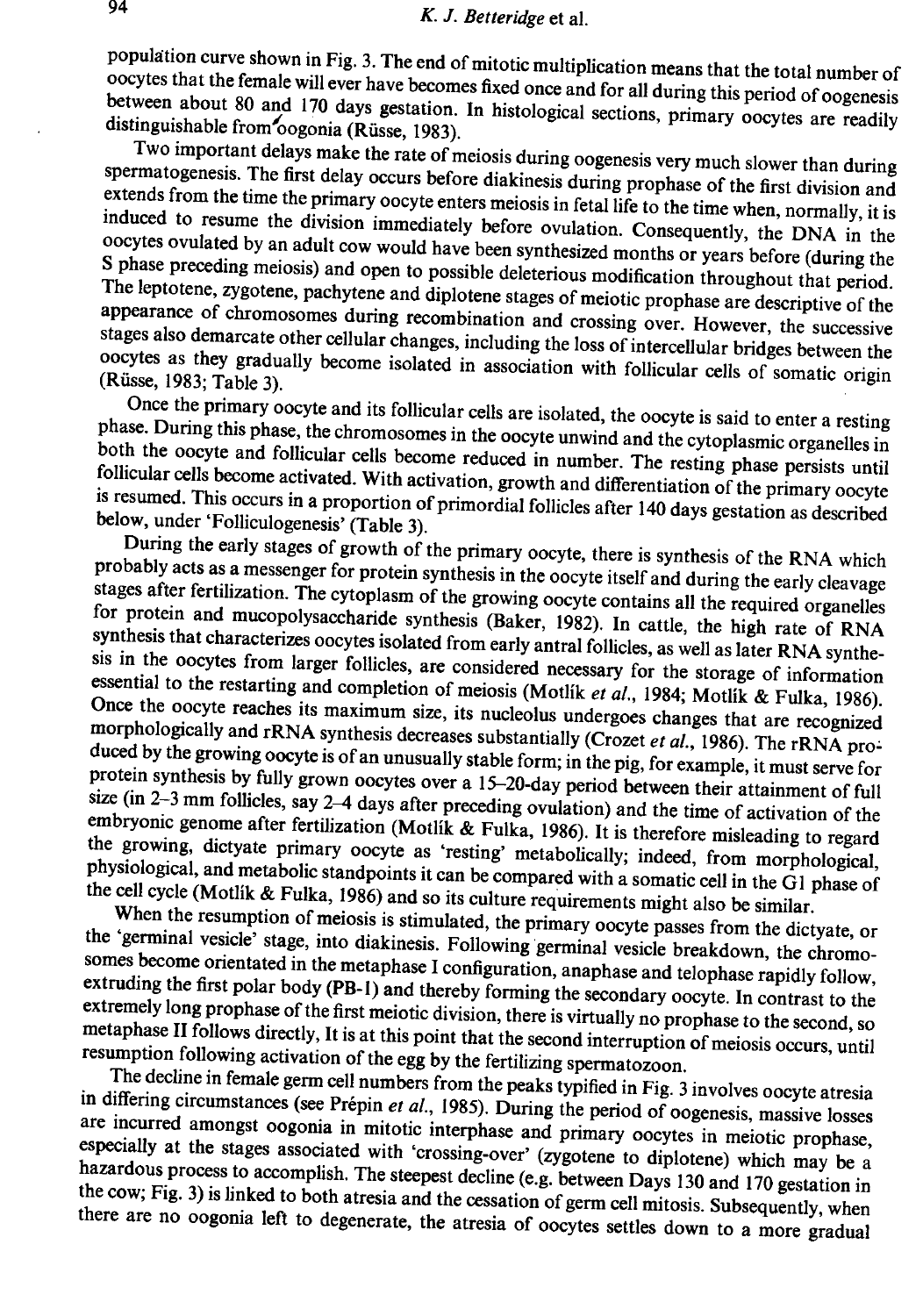rhythm. Rüsse (1983) ascribes the loss of most germ cells to their continuing to mature, after oocyte isolation, in an environment that is inadequate to support their development.

There is great variability between species, and between individuals within a species, as to the number of oocytes remaining at birth. The cow is born with, on average, about 235 000 oocytes, but this figure has little meaning considering that the range in a group of 69 animals was from 0 to 724 000 (Erickson, 1966b). Their numbers (as mirrored in the total numberoffollicles) continue to 'decline after birth and it is important to stress the variation from individual to individual; for example, Monniaux et al. (1983) found the number of follicles bigger than 70  $\mu$ m in diameter to range between approximately 50 and 900 per ovary in cows. Similarly, an adult ewe may possess anywhere from  $24\,000$  to 175 000 follicles containing oocytes, depending on the breed (Cahill et al., 1979). Being far in excess of the number of oocytes or offspring that any female can produce, these numbers have sounded academic until recently. However, an understanding of the factors governing which oocytes and which follicles come to fruition is at the core of all attempts to improve yields of viable eggs either during folliculogenesis (Greve et al., 1989) or during oocyte maturation in vitro. Study of these factors will certainly need to be extended if use is to be made of fetal oocytes.

## Folliculogenesis

Once formed, primary oocytes in vivo depend for their continued development on an interaction with the female in the environment of the ovarian follicle. Use of fetal oocytes would depend on an ability to reproduce the effects of this interaction in vitro.

At birth, the vast majority of the thousands of primary oocytes in the ovaries are enclosed in primordial follicles, and remain so unless and until they begin to grow.in the ewe, 2-5 primordial follicles, less than 0.06 mm in diameter, enter the growth phase every day (Turnbull et al., 1977; Cahill, 1982). The hormonal stimulus that causes them to do so has not been defined but presumably involves pituitary gonadotrophins because, in rats, injections of PMSG can bring it about (Lintern-Moore, 1977). Once they have entered the growth phase, sheep follicles certainly depend on the presence of gonadotrophins; this has been shown by hypophysectomy (Dufour et al., 1979) and by more specific immunological neutralization of LH and FSH (McNeilly et al., 1986). This dependence only becomes apparent over the long-term for the smaller, pre-antral follicles whereas a deficiency in gonadotrophins affects larger, antral, follicles much more quickly.

It takes 6 months for a primordial follicle to reach preovulatory size in sheep, of which 4–5 months are spent in growing slowly to the size at which an antrum appears and  $1-2$  months in a more rapid terminal phase (Cahill & Mauléon, 1980; Cahill, 1982). Even in the adult female, the large growing follicles represent only a small fraction of the total population; in the ewe, for example, only about  $10\%$  of the 200-800 growing follicles exceed  $1 \cdot 1$  mm in diameter to become visible at the ovarian surface (Cahill *et al.*, 1979). The follicular antrum first appears in the cow in follicles ranging in diameter from  $0.115$  mm (when  $10\%$  possess an antrum) to  $0.280$  mm (by which stage 90% are antral; Monniaux et al., 1983). In contrast to the oocytes of laboratory rodents, those of farm animals (pigs and cows at least) continue to grow and mature within follicles after formation of the antrum (Motlik et al., 1984; Motlik & Fulka, 1986). Consequently, in pigs, oocytes isolated from small antral follicles are not usually mature enough to complete meiosis in vitro (Motlik et al., 1984). The fact that a high proportion of bovine oocytes collected from a wide range of follicle sizes at the abattoir can be matured and fertilized in vitro indicates that the precise relationship between follicle size and the oocyte's meiotic competence remains to be established in cattle.

The zona pellucida, the specialized glycocalyx of the oocyte, has extremely important roles to play at the time of normal fertilization, at least, and so its formation by the oocyte as the primordial follicle starts to grow is another vital function of the primary oocyte. The growing mouse oocyte secretes at least three protein constituents of the zona pellucida which are involved in the acrosome reaction, sperm binding and the block to polyspermy. It is intriguing the the oocyte produces all of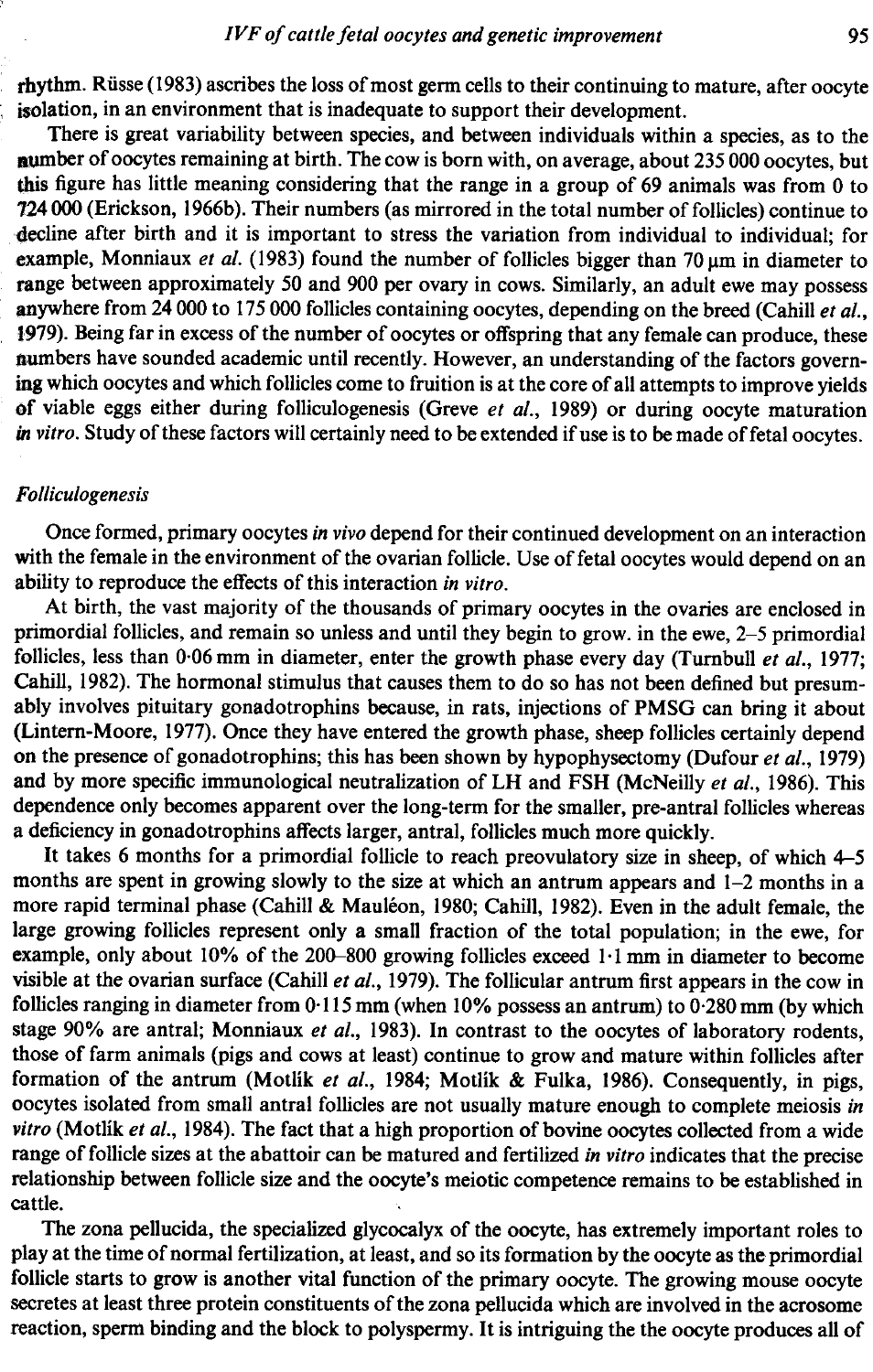these proteins during oogenesis and stops producing them during meiotic maturation before ovulation, yet all known functions of the products are delayed until after ovulation (Dean et al., 1986).<br>Determining to what extent

## **Discussion**

The usefulness of in-virto maturation and in-virto fertilization of follicular occytes in cattle is<br>theyond question. After a very prolonged developmental priod, procedures have progressed<br>constrained in the parameter and

Many biological problems will need to be overcome before fetal germ cells can be fertilized in *vitro*. The complexities of oocyte differentiation, growth and nuclear and cytoplasmic maturation have obviously evolved to p Schroeder, 1986), it has been shown that immature follicles can be grown to antral or equivalent stages in rats (Gandolfi et al., 1988; Daniel & Gore-Langton, 1988) and the contained oocytes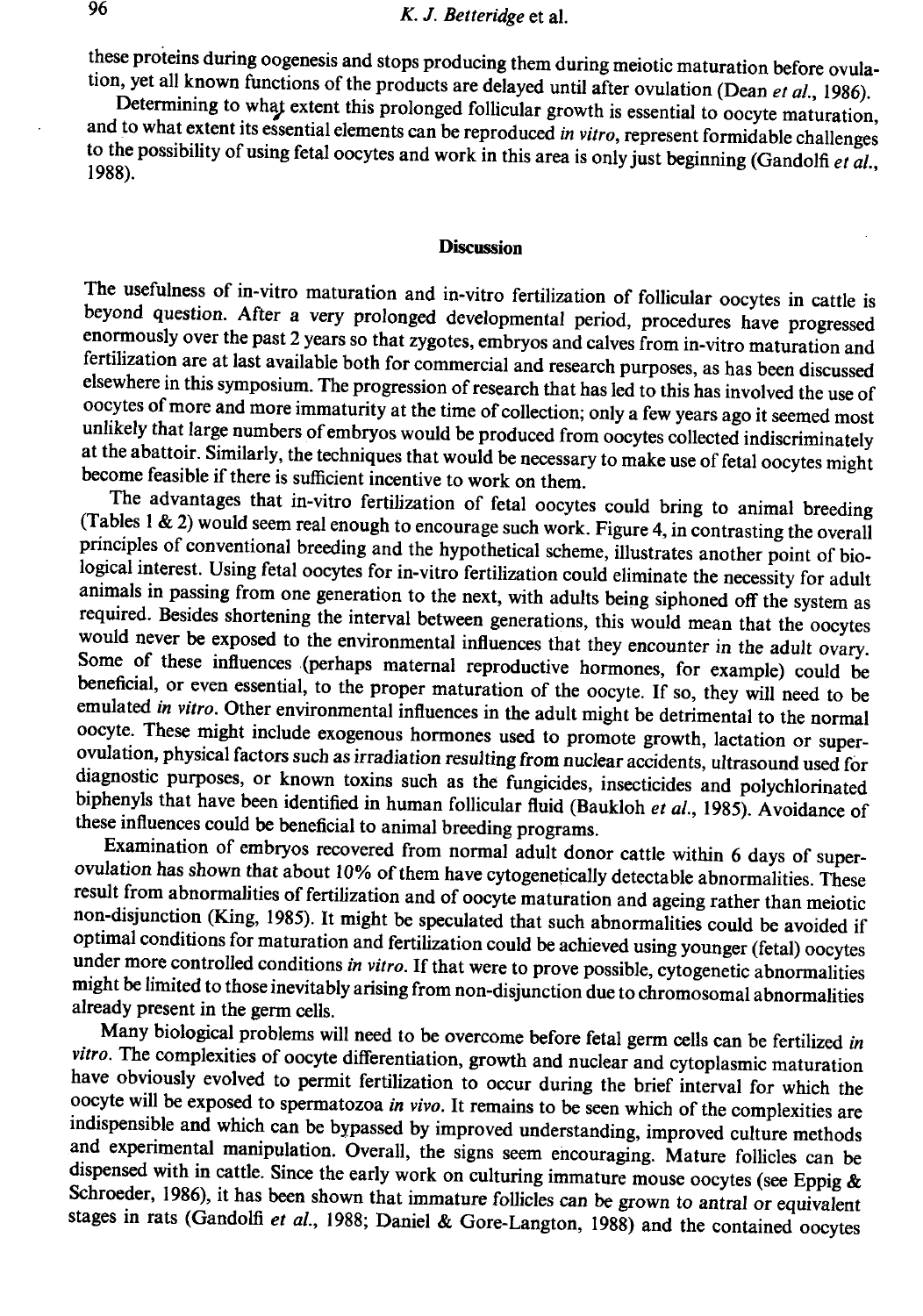acquire meiotic competence and can befertilized (abnormally) in somecases. Fetal rat ovaries can be cultured so that germ cells enter meiosis in vitro (Prépin et al., 1985) and, in mice, primordial germ cells can be isolated from fetal ovaries and cultured in vitro (De Felici & McLaren, 1983; Donovan et al., 1986; McCarrey et al., 1987). Improved understanding of the processes controlling meiosis has led to the development of culture systems capable of maintaining mouse oocytes in a fertilizable condition for up to 40 h in vitro (Downs et al., 1986). Primary and preantral follicles of cows can be grownin an in-vitro perifusion culture system, although the effect of such culture on the contained oocytes has not been described (Peluso  $\&$  Hirschel, 1988). Sperm injection into the perivitelline space is producing pregnancies in human in-vitro fertilization programmes and.so perhaps further developments in this area could reduce the need for a fully formed zona pellucida during in-vitro fertilization. Alternatively, might it be possible to obtain the genetic information from immature fetal oocytes by nuclear transplantation into enucleated mature oocytes and then using them for in-vitro fertilization? To answer these questions and many morerelated questionsit will be necessary, as always, to integrate apparently diverse information from a variety of species, develop efficient methods of isolating fetal germ cells, understand their enormous rate of degeneration in vivo and prevent it in vitro, and give them a chance to show that a cow is only an oocyte's way of producing another oocyte.

We thank the Natural Sciences and Engineering Research Council (NSERC) of Canada and Semex Canada for financial support; Dr <sup>J</sup> Gibson for helpful discussions; Mrs P Fowle for preparation of the manuscript.

### References

- Baker, T.G. (1982) Oogenesis and ovulation. In Reproduction in Mammals, Book 1, 2nd edn, pp 17-45. Eds C. R. Austin & R. V. Short. Cambridge University Press, Cambridge.
- Baker, T.G. & Hunter, R.H.F. (1978) Oogenesis and follicular growth in the cow: implications for superovulation. In Control of Reproduction in the Cow, pp. 34-49. Ed. J. R. Sreenan. Martinus Nijhoff, The Hague.
- Baukloh, V., Bohnet, H.G., Trapp, M., Heeschen, W., Feichtinger, W. & Kemeter, P. (1985) Biocides in human follicular fluid. Ann. N.Y. Acad. Sci. 442, 240-250.
- Butler, S. (1877) Life and Habit, Chapter 8. Trübner & Co., London.
- Byskov, A.G.(1982) Primordial germ cells and regulation of meiosis. In Reproduction in Mammals, Book 1, 2nd edn. pp. 1-16. Eds C. R. Austin & R. V. Short. Cambridge University Press, Cambridge.
- Cahill, L.P. (1982) Factors influencing the follicular response of animals to PMSG. In Embryo Transfer in Cattle, Sheep and Goats, pp. 5-7. Eds J. N. Shelton, A. O. Trounson, N. W. Moore & J. W. James. Australian Society for Reproductive Biology, Canberra.
- Cahill, L.P. & Mauléon, P. (1980) Influences of season, cycle and breed on follicular growth rates in sheep. J. Reprod. Fert. 58, 321-328.
- Cahill, L.P., Mariana, J.C. & Mauléon, P. (1979) Total follicular populations in ewes of high and low ovulation rates. J. Reprod. Fert. 55, 27-36.
- Crozet, N., Kanka, J., Motlik, J. & Fulka, J. (1986) Nucleolar fine structure and RNA synthesis in bovine oocytes from antral follicles. Gamete Res. 14, 65-73.
- Daniel, S. & Gore-Langton, R.E. (1988) Growth and development of rat oocytes in vitro. Biol. Reprod. 38, (Suppl. 1), 68, Abstr. 59.
- Dean, J., East, IJ. & Shimizu, S. (1986) Biosynthesis of the mouse zona pellucida and the effect of anti-zona monocional antibodies on fertilization and early development. Theriogenology 25, 107-116.
- De Felici, M. & McLaren, A. (1983) In vitro culture of mouse primordial germ cells. Expl Cell Res. 144, 417-427.
- Donovan, P.J., Stott, D., Cairns, L.A., Heasman, J. & Wylie, C.C. (1986) Migratory and postmigratory mouse primordial germ cells behave differently in culture. Cell 44, 831-838.
- Downs, S.M., Schroeder, A.C. & Eppig, J.J. (1986) Developmental capacity of mouse oocytes following maintenance of meiotic arrest in vitro. Gamete Res. 15, 305-316.
- Dufour, J., Cahill, L.P. & Mauléon, P. (1979) Short- and long-term effects of hypophysectomy and ovariectomy on ovarian follicular populations. J. Reprod. Fert. 57, 301-309.
- Eddy, E.M., Clark, J.M., Gong, D. & Fenderson, B.A. (1981) Origin and migration of primordial germ cells in mammals. Gamete Res. 4, 333-362.
- Eppig, J.J. & Schroeder, A.C. (1986) Culture systems for mammalian oocyte development; progress and prospects. Theriogenology 25, 97-106.
- Erickson, B.H. (1966a) Development and radioresponse of the prenatal bovine ovary. J. Reprod. Fert. 11, 97-105.
- Erickson, B.H. (1966b) Development and senescence of the postnatal bovine ovary. J. Anim. Sci. 25, 800-805.